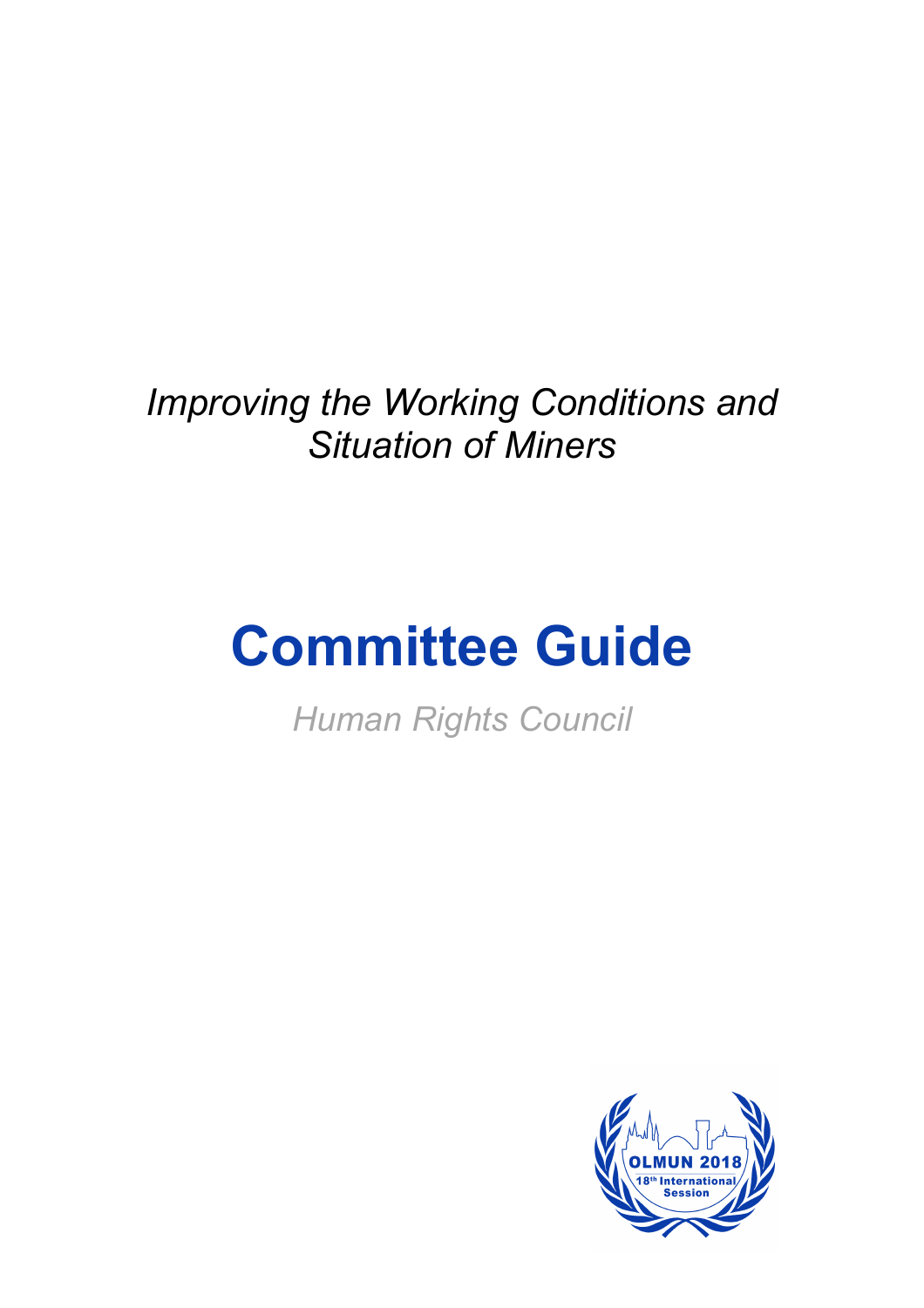| <b>Table of Contents</b> |  |
|--------------------------|--|

ł

| Committee Guide                 |  |
|---------------------------------|--|
| 1. Personal Introduction        |  |
| 2. Committee introduction       |  |
| 3. Introduction to the issue    |  |
|                                 |  |
| 4. Major parties involved       |  |
| 4.1 South Africa                |  |
| 4.3 Russia                      |  |
|                                 |  |
|                                 |  |
|                                 |  |
|                                 |  |
| 6. Sources and further reading. |  |

 $\overline{\phantom{a}}$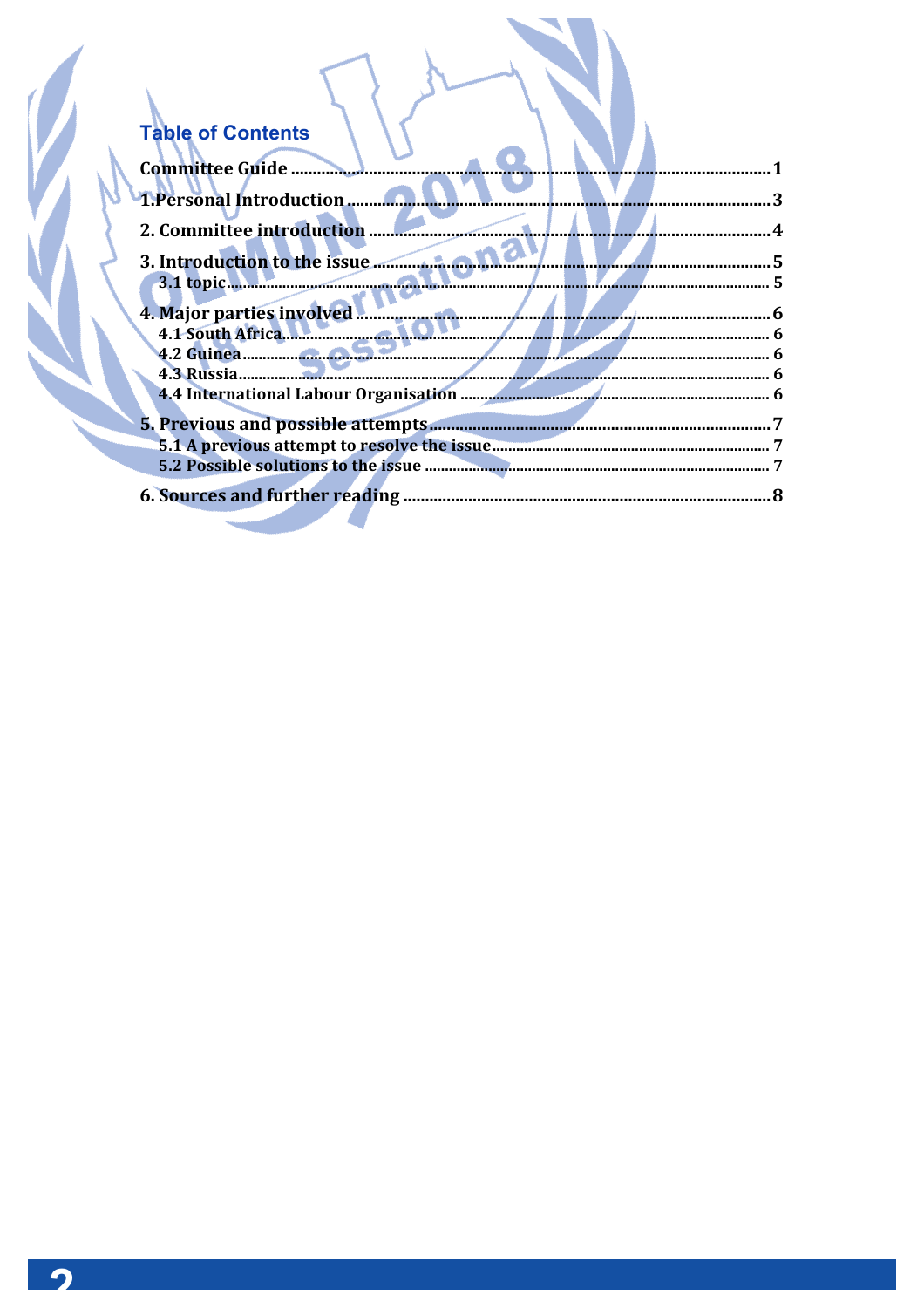# **1.Personal Introduction**

## **Bart van Donselaar**

Dear delegates,

I'm Bart van Donselaar, I'm 17 years old and I will be one of your chairs of the HRC here at OLMUN 2018. This conference will mark my 16th MUN session and my 8th time chairing. I currently study at the Vechtdal College Hardenberg, where I follow a curriculum of natural sciences.

When I'm not occupied with my work for school, I'll be reading, watching videos online, listening to music, doing a little gaming and making my friends laugh at my stupidity and clumsiness. I also love to sing, even though I know my singing isn't good in any way.

I started being part of MUN's when I was 14 years old. After my first MUN conference, I have participated as a delegate, chair or secretariat member in other MUNs. Even though I adore the debating and public speaking you do at an MUN, I can't help but love the social aspect of MUNs, getting to know many different people and making friends. I hope you will learn a lot from your experiences in our committee!

## **Flo Seifert**

Dear Delegates,

My name is Flo Seifert and I am going to be one of your chairs. I am 18 years old and live in Oldenburg, where I will be writing my Abitur this year. In my leisure time I do sports, hang out with friends, travel with my family and watch netflix.

I have participated in the OLMUN in 2015 and 2017 as a delegate so far, having spent one year abroad in between. Although I really enjoyed being a delegate, I especially enjoyed debating about it, I decided to take the next step this year. Therefore it will be my first time chairing, which makes me very much looking forward to this new experience and meeting all of you guys.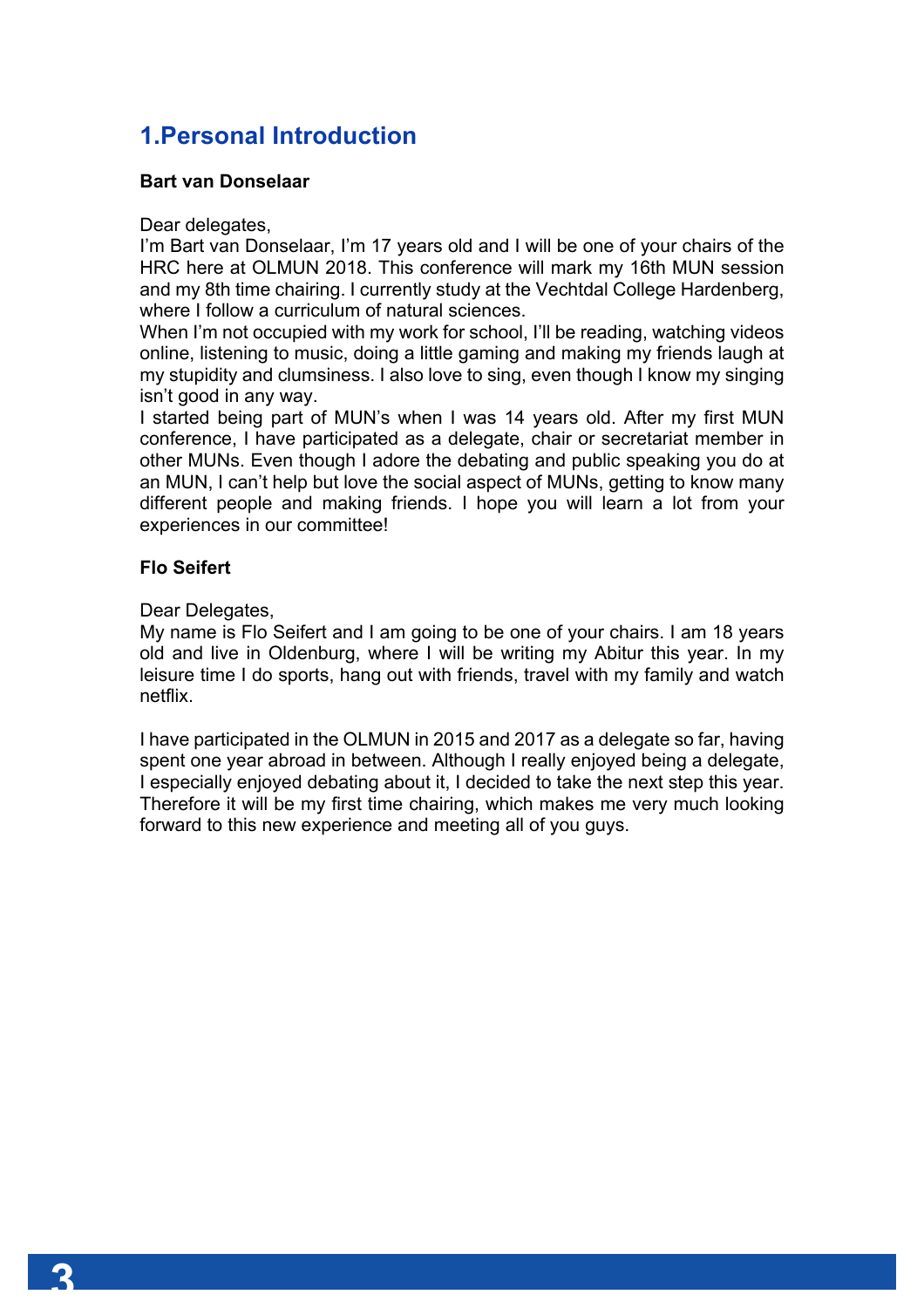## **2. Committee introduction**

The Human Rights Council is a body within the United Nations Organization, which was founded on March 15<sup>th</sup> in 2006, when a resolution in the General Assembly declaring its establishment passed. It is responsible for strengthening the promotion and protection of human rights around the globe and for addressing situations of human rights violations and make recommendations on them. It has the ability to discuss all thematic human rights issues and situations that require its attention throughout the year. The HRC consists of 47 member states, which are reelected every three years. What you need to know is, that the HRC only has the right to make recommendations on how to combat violations of human rights, which are defined in the Universal Declaration of Human Rights. What it can do as well is sending its own observers to countries to report the local conditions to them. These have to be appointed either as "thematic mandates" or as a "country mandate". Which means they are either specialized on a certain topic or a certain country.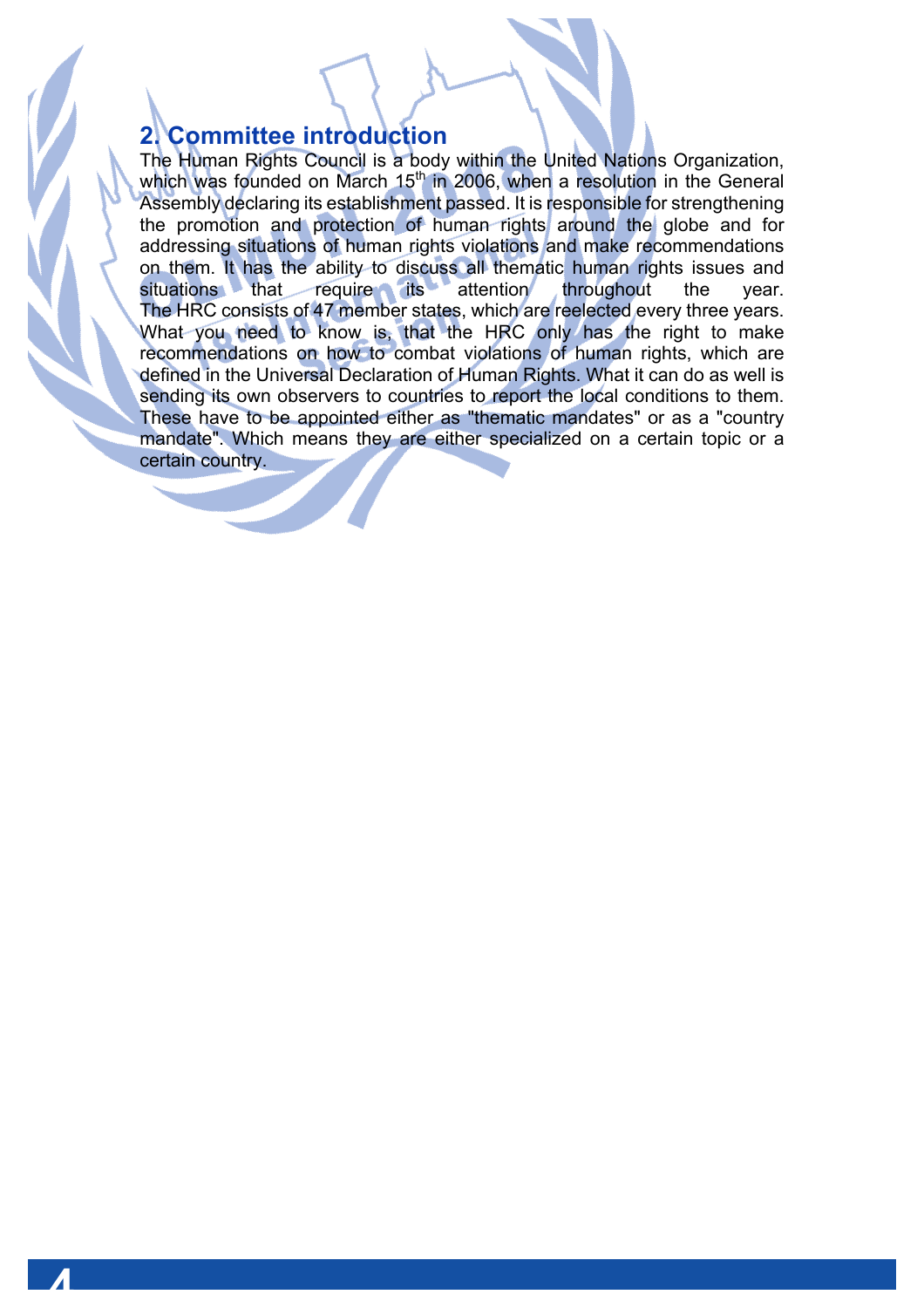# **3. Introduction to the issue**

## **3.1 Topic**

This year's topic is about improving the working conditions of miners.

Miners in many developing but even some developed countries all over the world experience terrible working conditions, endangering the workers to a livethreatening degree.

Many countries have taken significant steps during the last decades to address working conditions in the mining industry, but there is still a lot of room for improvement. The stricter safety laws and steadily improving machinery have also played their part in decreasing the risks.

Working conditions in mines and quarries can still be unusual and sometimes dangerous.

Due to the fact, that underground miners spend most of their time in the mines, which are damp and dark, there are still major risks for health and safety of miners, like falling rocks, exposure to dust, intensive noise, explosions, caveins, electric shocks, or exposure to harmful gases and high temperatures. Although underground mines have electric lights, only the lights on miners' caps illuminate many areas. Workers in mines with very low roofs may have to work on their hands and knees, backs, or stomachs, in confined spaces. Especially the exposure to coal and rock dust poses a major threat to many miners' health, causing different forms of pneumoconiosis, depending on the type of dust. Workers in surface mines and quarries are subject to rugged outdoor work in all kinds of weather and climates. Some surface mines shut down in the winter, because snow and ice covering the mine site makes work too difficult. Physical strength and stamina are necessary, because the work involves lifting, stooping, and climbing. Surface mining, however, usually is less hazardous than the underground than mining. Another problem faced by the miners are very low wages, that are in no proportion to the hardships many have to go through in their working places. Furthemor,e many miners have to work great distances away from their homes, which separates them from their families.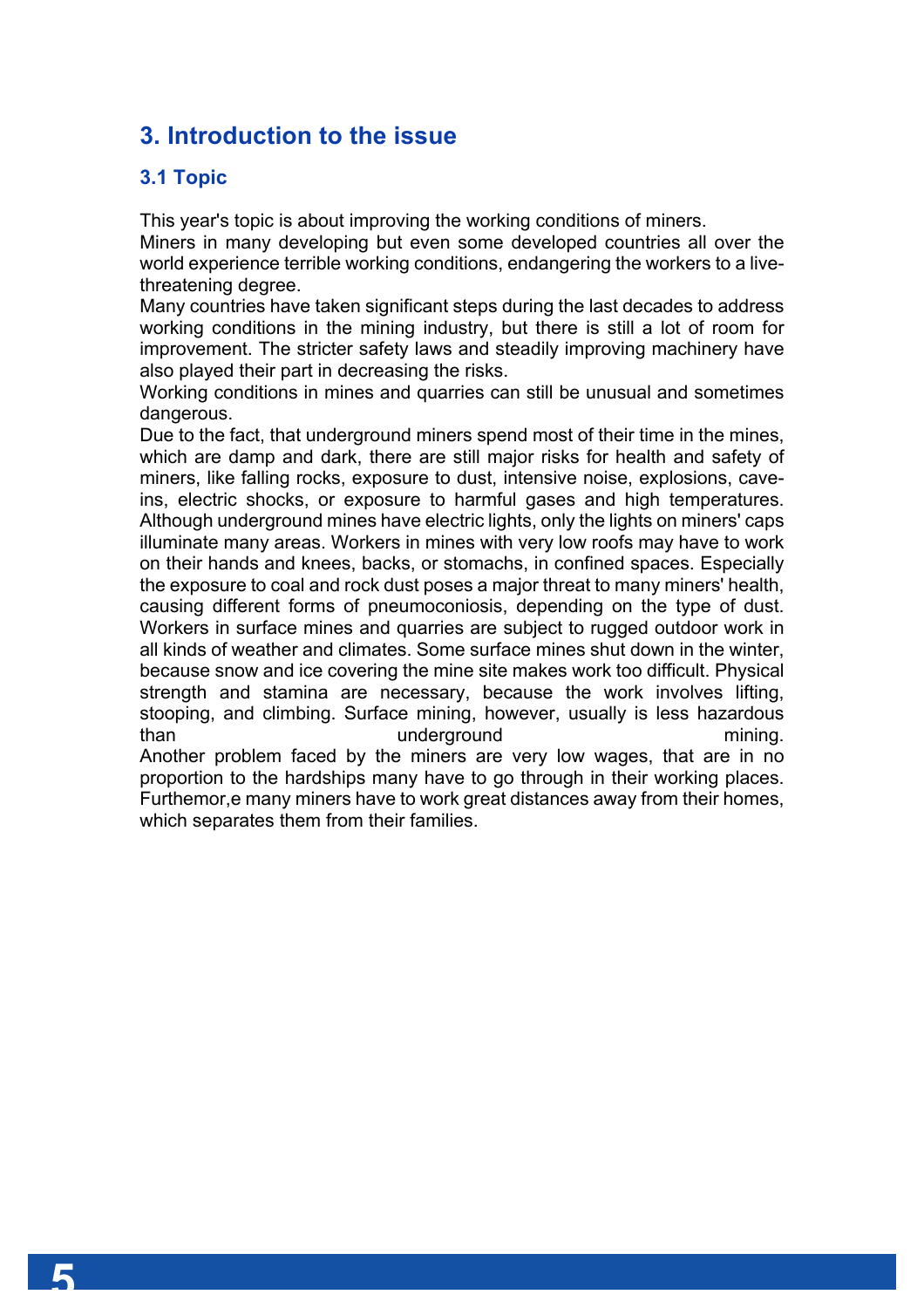# **4. Major parties involved**

## **4.1 South Africa**

South Africa's mining industry is massive, with diamonds, gold, platinum and coal being mined on a great scale. The country has a history with discrimination based on race, and this history led to a great disparity in racial diversity in miners. Furthermore, these miners work under terrible conditions, with miners suffering from treatable illnesses like tuberculosis and being undercompensated for their hard work. More information on the poor working conditions of miners in South Africa can be found on Mining Africa's website, which is listed in the 'Sources and further reading' section of this research report.

## **4.2 Guinea**

Guinea has an extensive bauxite mining industry. Due to a lack of qualified workers domestically, most miners come from abroad. The country has suffered from major outbreaks of diseases like yellow fever and Ebola, because of poor health care. Because the country lacks basic health care in many aspects, working conditions in all fields, including the mining industry, are miserable.

#### **4.3 Russia**

Russia, while having a massive mining industry, has a history of treating its miners relatively well, and thus is an example of balancing great profits from the mining industry with good working conditions for miners. The Russian government heavily invests in the mining industry, which has led to positive improvement in working conditions of miners.

#### **4.4 International Labour Organisation**

The ILO has spoken out against maltreatment of miners in South Africa on multiple occasions, and has passed Convention C176 (listed in the 'Sources and further reading' section) on safety and health in mines. To this day, the organisation is a major advocate for improving the working conditions of miners.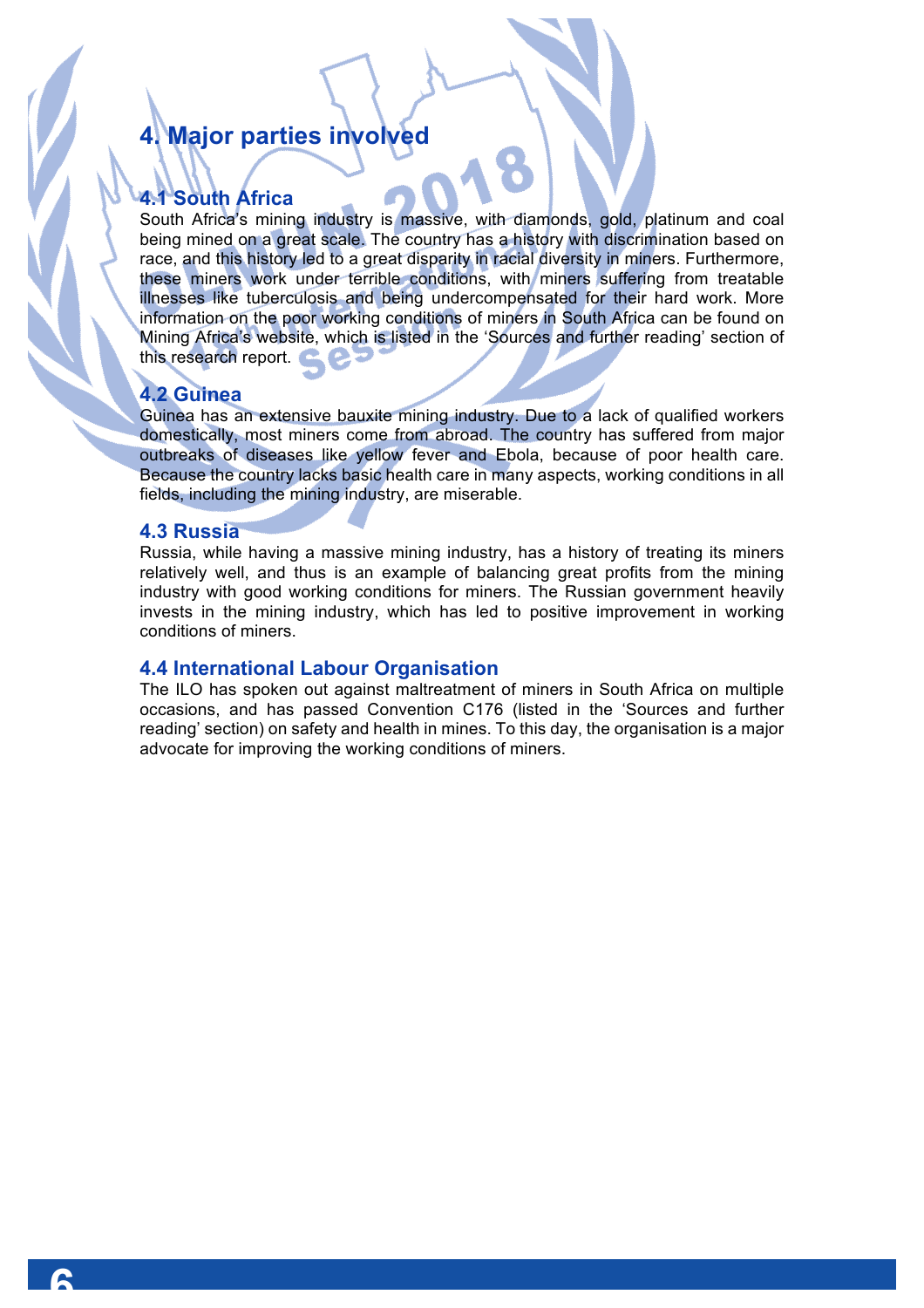# **5. Previous and possible attempts**

#### **5.1 A previous attempt to resolve the issue**

Working conditions of miners need improvement in multiple dimensions. Measures have already been taken to curb the mortality rate in the mining industry and improve miners' working conditions in general. Below, you can find a brief summary of a piece of legislation that is central to this issue, convention C176. Please read the convention, as it makes great strides to improve miners' working conditions.

The outcome of the Convention is that miner's health and safety is upheld and monitored through various actions involving the mining workplace. The responsible parties would be the employer and the government of the countries that ratified the Convention. The laws outlined in the Convention ensure the health and safety of miners. The ILO adopted the Convention on June 22, 1995.

#### **5.2 Possible solutions to the issue**

Although there has been a lot of improvement in miners' working conditions on a global scale, their situation still is far from ideal. Below are a few ideas for operative clauses that you can elaborate on yourselves.

Many miners are uninformed on the dangers of working the mines. Further educating miners on the dangers of working in the mines and on how to protect themselves improves their chances of survival during calamities in the mines.

Hazards in mines are often well-known with employers, and thus some calamities are easily preventable. However, to save money, most employers don't correct issues in the mines until the danger is almost imminent. Employers thus should move faster to correct problems in the mines.

Infrastructure in mines is often deteriorated, and should be renewed periodically. This is quite an easy fix to curb the mortality rate of miners and improve their working conditions, but due to the high costs of renewing infrastructure, the infrastructure of mines is often ignored by employers.

Many countries also haven't yet ratified C176, and doing that would greatly improve miners' working conditions as well.